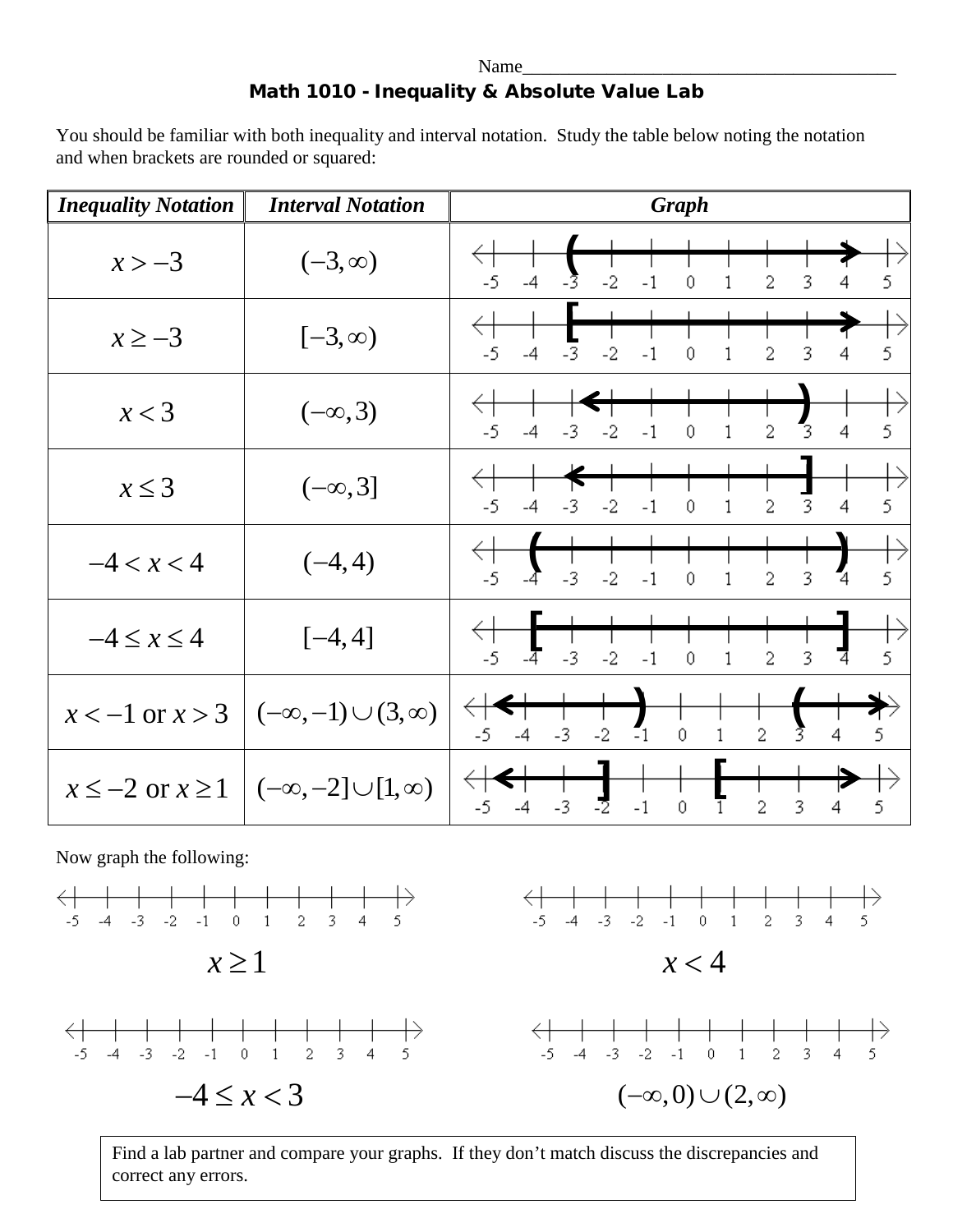For each problem, there is an error. Explain the mistake and write the correct answer.



Explanation of Error: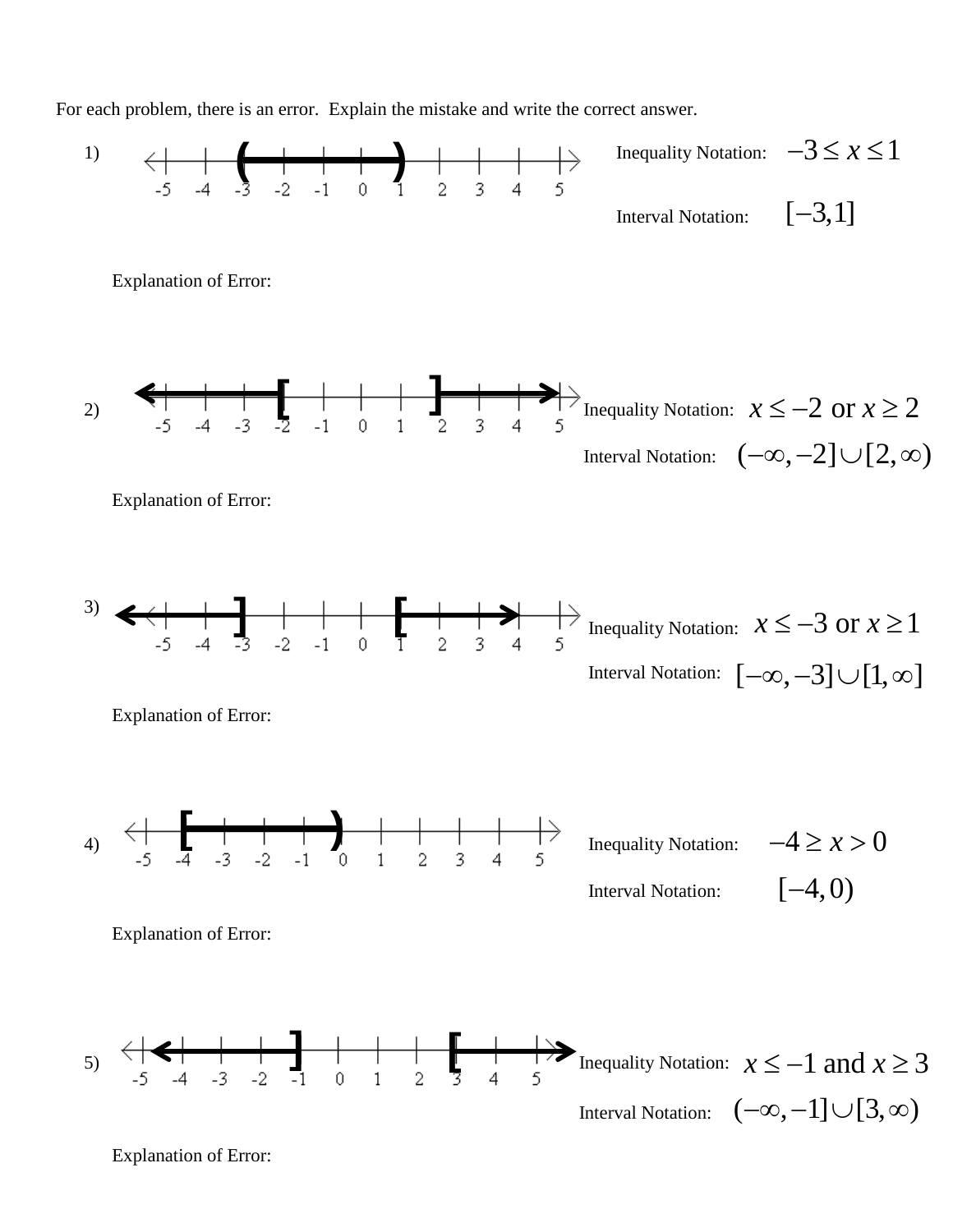**Go to our course and click on the link that says Labs & Projects and click on PowerPoint 1 – Absolute Value.**

**Press F5 to launch the PowerPoint. Click the mouse or press the down arrow on the keyboard to advance the PowerPoint after reading what is on the screen.**

After watching the PowerPoint solve the following:

1.  $|x| = 3$  2.  $|x-2| = 5$  3.  $|2x-3| = 7$ 

You should have gotten 2 answers for *x* in each of the problems above, one from the positive case and one from the negative case. Check your answers with your lab partner and resolve any discrepancies.

## **Now go back to the Labs & Projects menu and click on PowerPoint 2 – Absolute Value Inequalities and watch it.**

After watching the PowerPoint, write the letter of the graph below that shows what the solution to the absolute value inequality would look like. DO NOT SOLVE these---just pick the graph that illustrates what the solution would look like.

| Problem                   | Letter of Graph |                 | Problem                  | Letter of Graph |
|---------------------------|-----------------|-----------------|--------------------------|-----------------|
| $ x-4 <2$                 |                 |                 | $ x+10  < 8$             |                 |
| $\left 2x-1\right \geq 4$ |                 |                 | $ 4x  \leq 5$            |                 |
| $\left 3x+7\right >1$     |                 |                 | $ 2x+7  < -3$            |                 |
|                           |                 |                 |                          |                 |
| A. $\leftarrow$           |                 |                 | $C. \longleftrightarrow$ |                 |
| B.                        |                 | $D. \leftarrow$ | $\overline{\phantom{a}}$ |                 |

**NOTE:** The last one is a tricky one!!! It is not any of the graphs shown. In fact it has no solution. Do you see why? If you don't see why talk about it with your lab partner and if you two don't know why, ask another group or your instructor to explain why it has no solution.

Now work with your lab partner and fill out the table on the last page with the inequality and interval notation and graph each of the absolute value inequalities given.